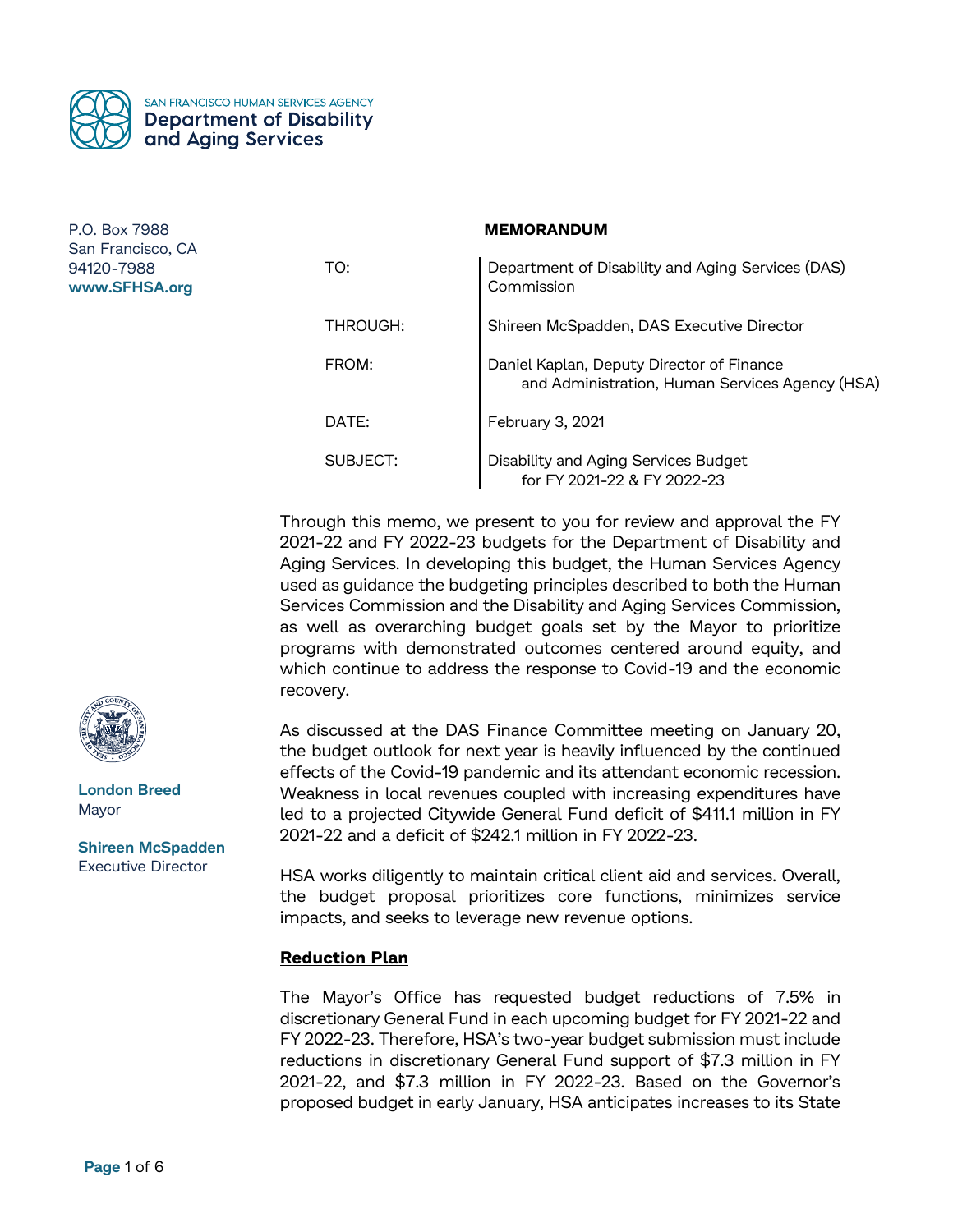

allocations for CalFresh (+\$5.5 million), Medi-Cal (+\$1.6 million), and IHSS Administration (+\$0.6 million) in line with projected growth in caseloads and costs. These changes, coupled with better-thanexpected revenues in a number of programs in the current fiscal year, offer HSA sufficient means to both meet its reduction target and to cover non-personnel cost growth and targeted substitutions in the upcoming budget years.

### **DAS Budget for FY 2021-22 and FY 2022-23**

The Department's proposed \$407 million budget for FY 2021-22 is \$28 million, or 6.4%, less than the original FY 2020-21 budget of \$435 million. The department's revenues of \$257.1 million in FY 2021-22 are \$1.4 million, or 0.5%, higher than FY 2020-21 revenues of \$255.7 million. The budget reflects increased costs related to: a) the In-Home Supportive Services (IHSS) Maintenance of Effort, b) possible growth in the Dignity Fund pending the City's overall balancing plan, and c) mandated increases to salaries and fringe benefits in line with existing MOUs. These increases are offset by reductions in other areas, including one-time Board of Supervisors' addback funding, and the Covid-19 feeding budget, which was included in the DAS budget in FY 2020-21. The City's feeding response budget for FY 2021-22 has not been finalized or added to the DAS budget as of yet. The budget for FY 2022- 23 is similar to FY 2021-22 except for increases in the same three DAS budget items as previously described: the IHSS MOE, possible Dignity Fund growth, and salaries and fringe.

The documents that follow this memo provide additional information about proposed position substitutions, program budget details, and other details in the DAS budget.

# **Major Budget Proposals and Enhancements**

### **IHSS Maintenance of Effort**

HSA projects an increase in costs to its In-Home Supportive Services (IHSS) Maintenance of Effort (MOE) of: \$9.4 million in FY 2021-22, and an additional \$12.9 million in FY 2022-23, for a cumulative increase of \$22.3 million, relative to the projected FY 2020-21 MOE.

The cost growth is attributable to: a) required 4% inflation on the MOE; b) wage increases for IHSS providers; and c) increases in the hourly rate paid for contract-mode services in line with projected inflation. While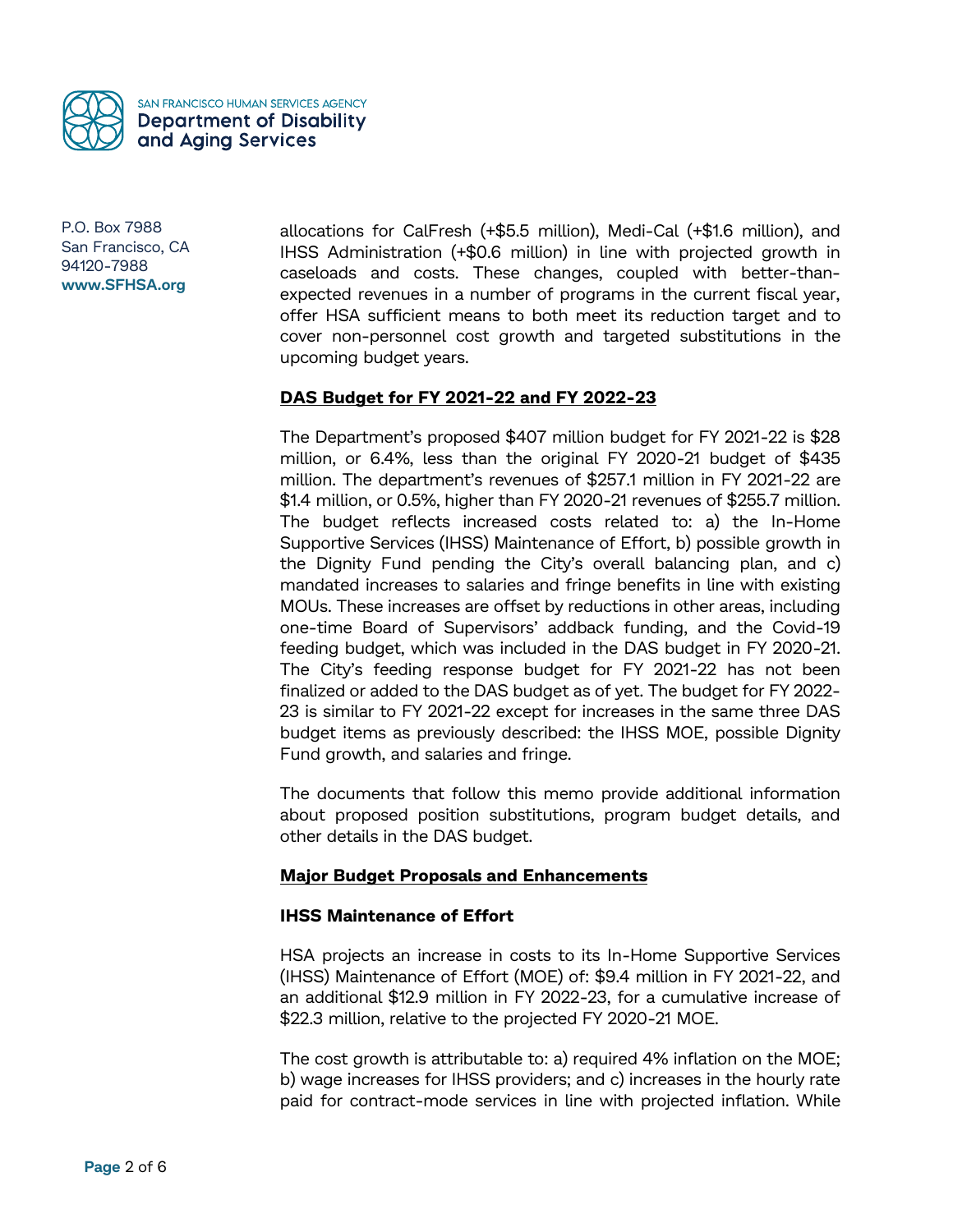

still substantial, these increases are reflective of budgetary changes to the IHSS MOE at the State level—including reducing the annual inflation factor from 7% to 4%—which improves the outlook for the City's MOE obligation relative to prior years.

### **Dignity Fund**

In light of the City's projected General Fund deficit of \$411 million, the City may forego the annual \$3 million in Dignity Fund growth otherwise mandated by Proposition I (2016). As such, the FY 2021-22 budget is unlikely to include an additional \$3 million in new Dignity Fund appropriation, although a decision on this has not been finalized at this time and the funds are included in DAS' initial submission. Were the growth funding to be added, a portion of it may be needed to support cost-of-doing business (CODB) increases for DAS contracts supported by the Dignity Fund. Because the \$3 million in annual growth was not appropriated in FY 2020-21, decisions regarding the distribution by service category, as outlined in the Fund's Services and Allocation Plan, of future allocations—were they to be included in either year of the next DAS budget—will be made by the department, in conjunction with the Dignity Fund Oversight and Advisory Committee.

DAS will, in accordance with the schedule described in the Dignity Fund legislation, embark in FY 2021-22 on its second Community Needs Assessment. This detailed, interactive evaluation of the ever-changing landscape for DAS community programs will then inform the second Services and Allocation Plan, which will be developed in the second year of the proposed budget, FY 2022-23.

### **New Initiatives**

### **COVID-19 Feeding**

This year, HSA has taken a lead role in the City's emergency response to the Covid-19 public health emergency. In addition to the Agency's critical work on sheltering San Franciscans during the crisis, HSA and especially DAS has coordinated closely with other response efforts to address the City's dramatic spike in food insecurity. HSA expects the pandemicdriven increase in demand for food will continue into FY 2021-22, even as the vaccine hopefully reduces the incidence of disease and allows for lifting of the shelter-in-place restrictions.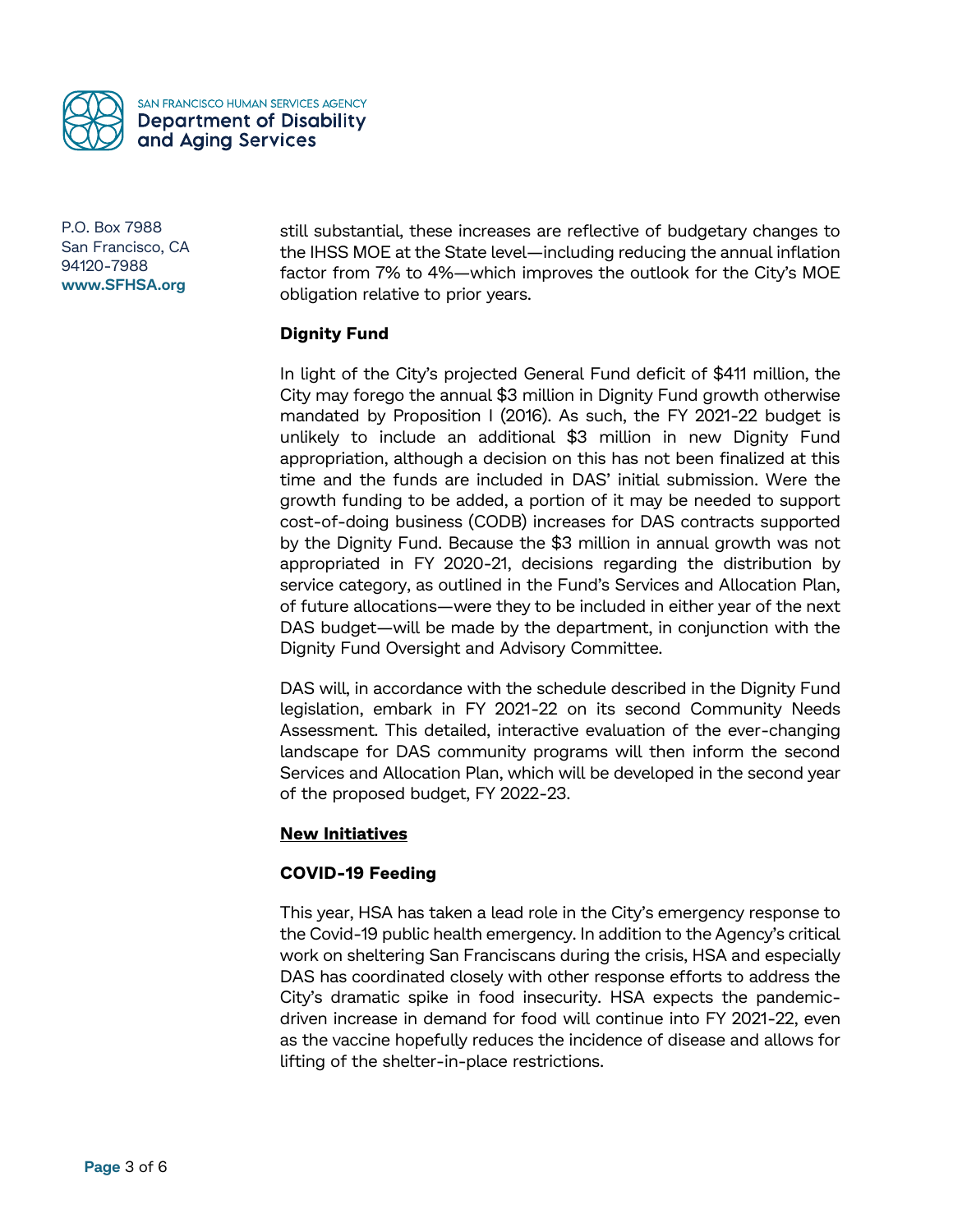

Because of the projected need, DAS is working with staff at the Covid-19 Command Center and the Mayor's Office on a proposal to continue core feeding initiatives into FY 2021-22. The plan would provide new funding to continue response efforts and, hopefully, wind them down as needs diminish across the year. The proposed programs are:

- Community-based food supports for those impacted by the health and economic impacts of the COVID-19 pandemic. This includes continued investment in a close partnership with the San Francisco-Marin Food Bank, which is currently delivering over 80,000 food bags each month across 20 pop-up locations. It also includes a variety of smaller, targeted community programs such as partnerships with the Latinx community in the Mission and in Chinatown to address those disproportionately impacted by the pandemic.
- The City's Isolation and Quarantine Helpline will continue to deliver meals and/or groceries to food insecure households with a positive or suspected Covid-19 case.
- The DAS nutrition network anticipates that it will continue to serve a heightened number of older and disabled San Franciscans in need of food throughout the next fiscal year. It is expected that the Great Plates Delivered and Meals in Place programs will not continue in FY 2021-22, as shelter-in-place orders will be lifted.

HSA is also seeking support for a small number of temporary positions to support the community-based initiatives through the next fiscal year. These positions will allow staff currently deployed as disaster workers to return to their home departments. This team will also coordinate with philanthropy and other private resources to develop and sustain a collaborative recovery effort. Engaging with philanthropy, provider groups, and other key stakeholders is a critical aspect of this work to ensure services are equitable and accessible to communities disproportionately impacted by Covid-19.

# **Disability Cultural Center**

With funding in place through the Dignity Fund, work continues on the development of San Francisco's Disability Community Cultural Center. A workgroup focused on this effort has convened and will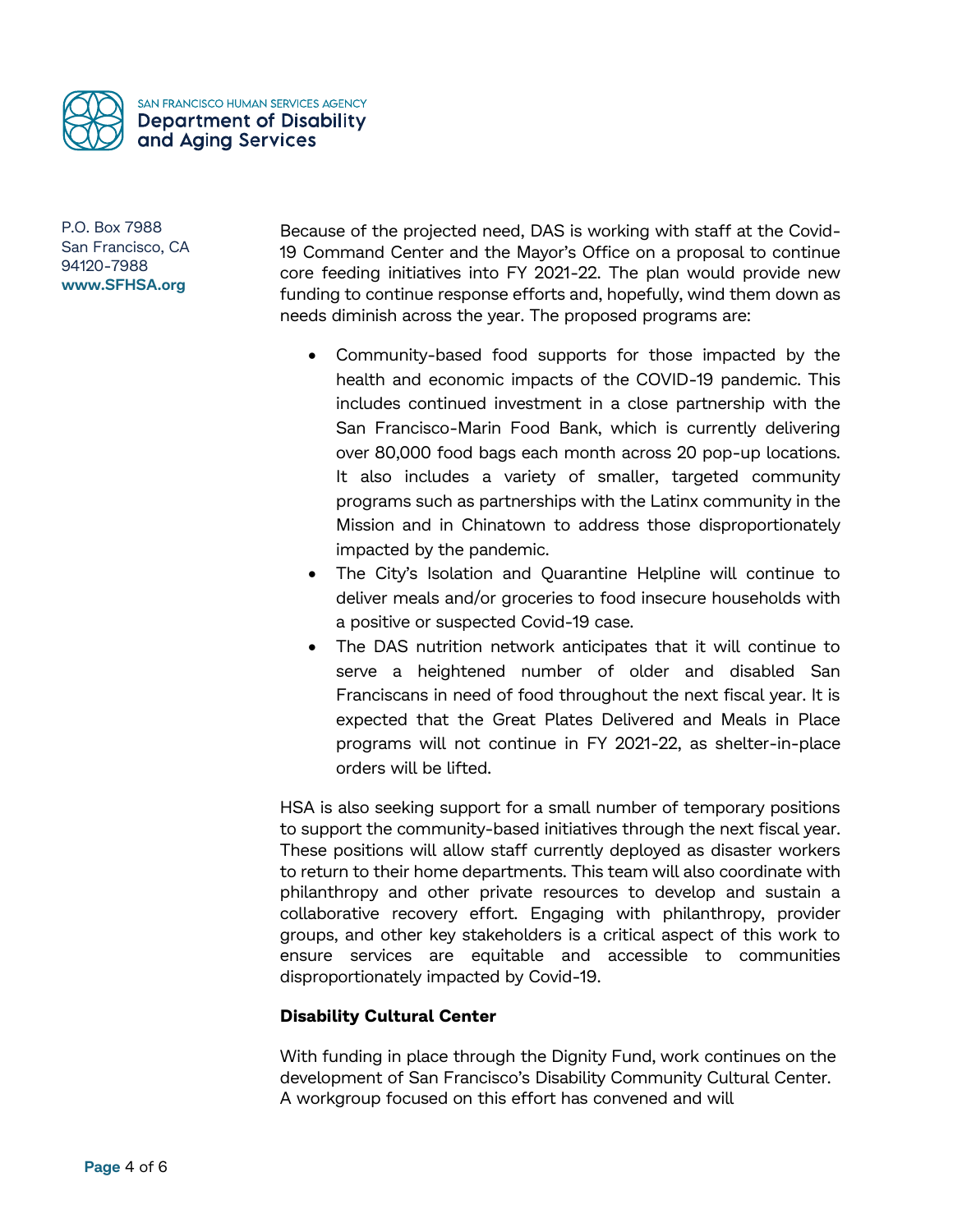

collaboratively identify gaps, needs, and desires for a successful launch of the Center. The workgroup membership consists of collaboration between representatives from City departments and community-based organizations. The launch of a "virtual" Center in advance of a brickand-mortar location is under study and discussion.

### **Online Resource Directory**

The DAS Benefits and Resources Hub (BRH) was awarded funding from the California Department on Aging as a designated Aging and Disability Resource Connection (ADRC). The BRH is utilizing this funding to support the creation of an online resource directory. DAS is uniquely suited to develop and launch a dynamic online directory that will serve as a "front door" to services and information for consumers and partners alike. The directory is meant to be the first place an individual can go to get accurate information on all aspects of life related to aging or living with a disability. Making this available on the DAS website will allow the department to keep resources current and accessible to clients 24 hours a day, seven days a week.

# **Reframing Aging Phase 2**

DAS is preparing to launch Phase 2 of its Reframing Aging work. While the initial iteration included a Citywide anti-ageism campaign, the next phase will tackle internalized ageism and ableism. This will further efforts to frame DAS services as empowering, and as a means of engaging with one's community and remaining connected. In collaboration with its many community-based partners, DAS hopes that Reframing Aging Phase 2 will achieve its goals in FY 2021-22 and build upon the important work which was done previously.

# **Position Changes**

DAS proposes the following positions changes in the FY 2021-22 and FY 2022-23 budgets:

- 5 position substitutions to align positions with current department uses, as well as to increase operational efficiency and effectiveness of client services. These savings are cost neutral.
- Reassign 24 positions in order to accurately reflect how positions are funded and/or in which division work is performed. These shifts mostly represent DAS staff moving, internally, from one